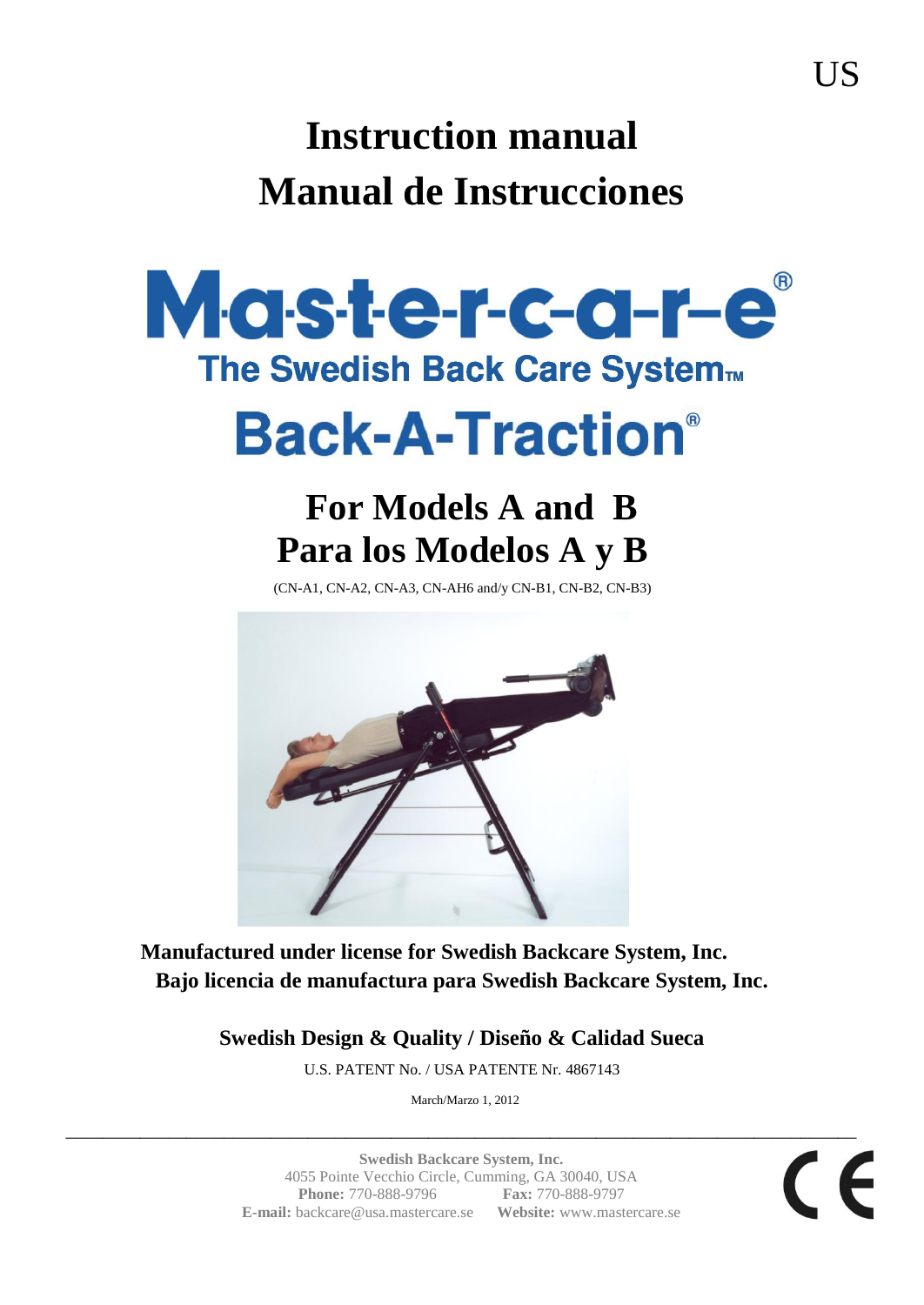# **ENGLISH**

We congratulate you on your decision to seek a healthier life through the use of Back-A-Traction from Mastercare.

Mastercare Back-A-Traction is a gravity traction table that will help you relieve and prevent back pain and the wearing out of joints. It is a good tool to help you regain your back health and to maintain it for the rest of your life.

Mastercare Back-A-Traction's unique feature, the Sliding Backrest, moves on rollers on the steel frame. This patented feature makes it possible to obtain optimal beneficial traction at a low inversion angle. While your spine is extended, the back is perfectly supported allowing the muscles to relax completely. You will experience an unloading of the pressure of gravitational forces from your discs and joints.

To get optimal results, you should alternate stretching exercises and total relaxation. The passive traction and the stretching exercises on the table involve stretching of the muscles, muscular attachments, tendons and crucial ligaments of your entire back and legs. In the beginning this may cause a slight stiffness, which is a sign that the mentioned parts of your body are not used to this kind of stretching.

Even if you become sore in the beginning, you may continue your exercises with less intensity, as the soreness should disappear as the muscles and tendons increase their flexibility. Daily use of Mastercare Back-A-Traction will lead to a healthier life.

#### **CAUTION ADVISED IN CERTAIN MEDICAL PRE-EXISTING CONDITIONS**

#### **ALWAYS consult your doctor before starting a regular use of the bench if you are uncertain about the state of your health, or suffer from any of the following conditions:**

Glaucoma, detached retina, conjunctivitis, uncontrolled hypertension (high blood pressure), impaired pulmonary functions, arrhythmia, carotid artery stenosis, severe vascular disease, aneurysm, tendency towards fainting or dizzy spells, cerebral sclerosis, recent stroke or transient ischemic attack, history of brain lesions, other heart or circulatory disorders for which you are being treated, severe back problems or spinal injuries, bone weakness (osteoporosis), recent unhealed fractures, medullary pins, artificial hip joints or other orthopedic supports surgically implanted, middle ear infection, recently had surgery, using special medication, ventral or hiatal hernia, tendency towards bleeding, extreme obesity, invertaphobia (fear of inversion itself), and pregnancy.

#### **IMPORTANT SAFEGUARDS**

#### **Not for use by minors under the age of 18.**

**Have others remain clear while the table is in use, to avoid bodily injury from moving parts.**

#### **As with any therapy or exercise equipment, you should consult your doctor before regular use of Mastercare Back-A-Traction.**

The table is designed for use by one person at a time, with both feet fastened in the foot-locking device. In the beginning, use Mastercare Back-A-Traction in the presence of a person who is familiar with its functions.

Before using Mastercare Back-A-Traction on your own, you must be certain that you fully understand how the table works.

Be sensitive to the signals from your body. Consult your doctor or physical therapist if you feel uncomfortable, have pain or notice any unusual changes that you think might prevent you from using Mastercare Back-A-Traction.

Do not use Mastercare Back-A-Traction immediately after a meal, or if you have a temperature, a cold, or severe heador ear ache.

**Mastercare Back-A-Traction is designed for persons with a height between 4,6 and 7 feet (135 to 215 cm), and a maximum weight of 330 lbs. (150 kg)** (Exception; Model CN-AH6 Heavy Duty for Athletes and Sports Teams where maximum weight is 440lbs./200 kg)

#### **Inspect your Mastercare unit and ALWAYS make sure that:**

- the wires on the stand are stretched
- it stands on a level, horizontal surface
- all nuts and bolts are securely fastened
- the "fork" of the foot locking device is working properly/perfectly

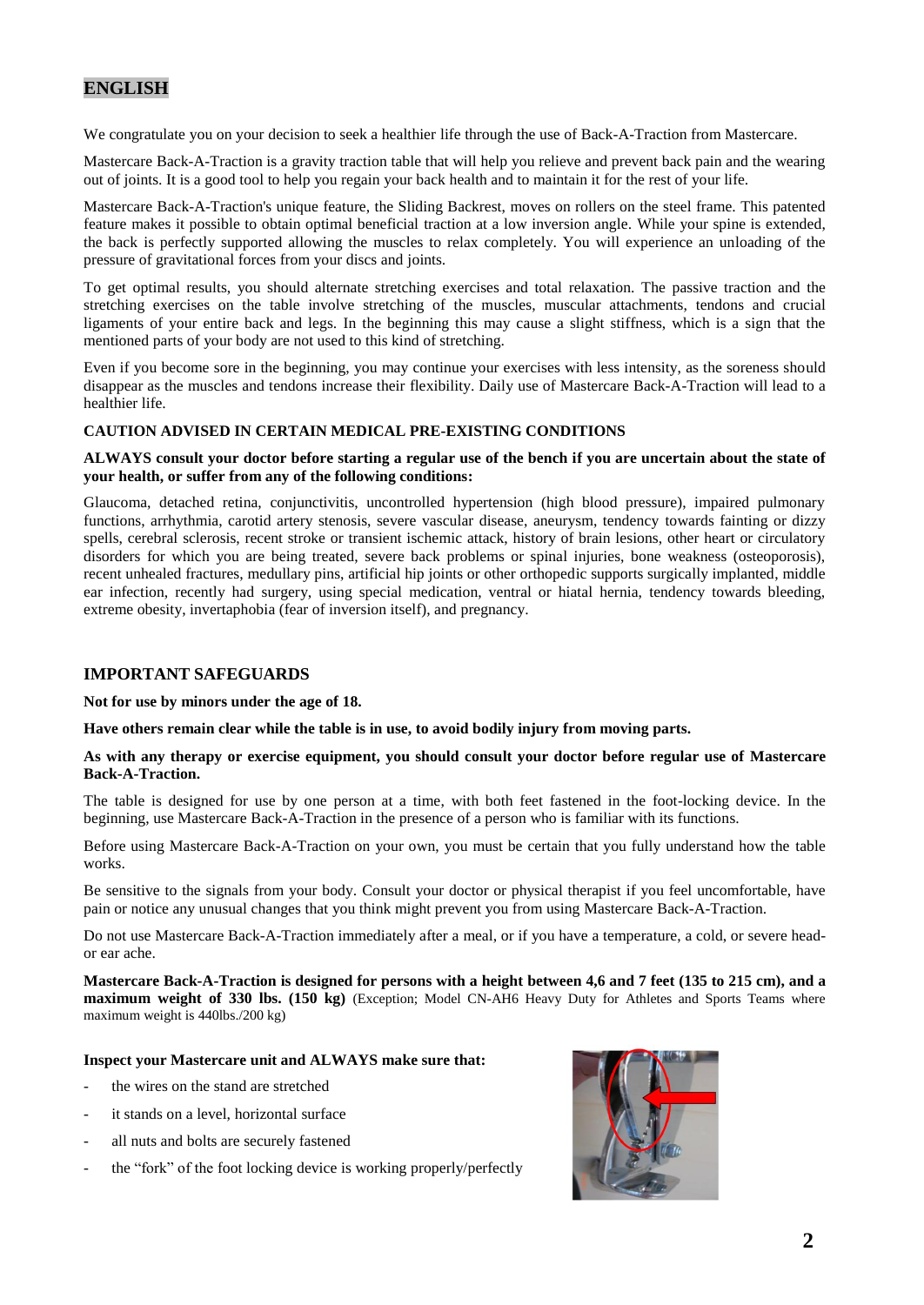Learn how the two thumb activated safety catches work and make sure that they are both engaged. If you temporarily disengage one of the safety catches when adjusting the height, you must re-engage the safety catch when you are done with the height adjustment. If both safety catches are disengaged, the backrest will swing without safety stops and you are "out of control" and may get injured.

When using Mastercare Back-A-Traction in prone position/laying face down **(ONLY pertaining Models A, NOT B)**; you should always be assisted by another person, who is familiar with its operation.

Before stepping up on the foot plate, always make sure that the catch for the height adjustment is in a locked position.

If you do not balance the height adjustment well when operating Mastercare Back-A-Traction, re-adjust the height on the foot rest to obtain the best possible balance. (In order to make sure that the backrest will not rock back and forth when you do the stretching exercises, it is usually advantageous to have it adjusted so that the part where your upper body is resting weights a little more). Wiggle the backrest slightly when you push down the "push-buttons on the handles/hand grips to loosen the thumb activated safety catches. If the "push-buttons" works stiffly*,* the height is not properly adjusted. To correct this, the foot rest has to be extended or shortened.

If your back is in a very bad condition when you start using Mastercare Back-A-Traction, it will for the first couple of weeks, probably be enough for you to just stretch and relax in 15 degree with your arms over your head. Then, as your condition improves, you can begin to do the stretching exercise program.

#### **A BASIC STRETCHING EXERCISE PROGRAM**

Follow the instructions you have received and **watch the enclosed DVD for further understanding.** Be cautious and sensitive to the signals from your body. For best result you should relax and take some deep breaths between the different stretching exercises. It is also important that you relax as much as possible during each stretching exercise.

The following instruction will tell you to repeat certain exercises. It is for you to decide if you want to repeat them, and how many times. An easy start is recommended. Increase muscular stretching and relaxation with each repetition. Most of the following stretching exercises should be done, if possible, with your arms over your head.

1. You must first adjust the height for correct balance of the back rest according to your height. Press down one of the "push-buttons on the handles/hand grips (preferably the one on the opposite side) to release the safety catch and lock it in an "open" position by swinging the safety catch down on the side of the stand. This allows all adjustments to be made from one side.



- 2. Next, press down the other push-button to release the lock and incline/rotate the back rest to the horizontal position where it locks in place once you have released the "push-button.
- 3. To adjust the balance, pull the **height and balance adjustment knob** and slide the square-tube/bar according to the guideline markings provided. Test the back rest and fine tune the balance to your height and weight as necessary.



4. Next, press the "push-button" and rotate the back rest towards its upright position. It will lock at a slight incline. Now, return the locked safety catch to the operating position by pressing the push-button and releasing the safety catch.

#### **You're now ready to use Mastercare Back-A-Traction. As a first time user you should always have someone help you until you feel comfortable using Mastercare Back-A-Traction.**

5. Remove your shoes, and then unlock the foot restraint/foot-locking device, swinging the handle to the wide open position. Step into Mastercare Back-A-Traction, sitting against the back rest while placing your feet between the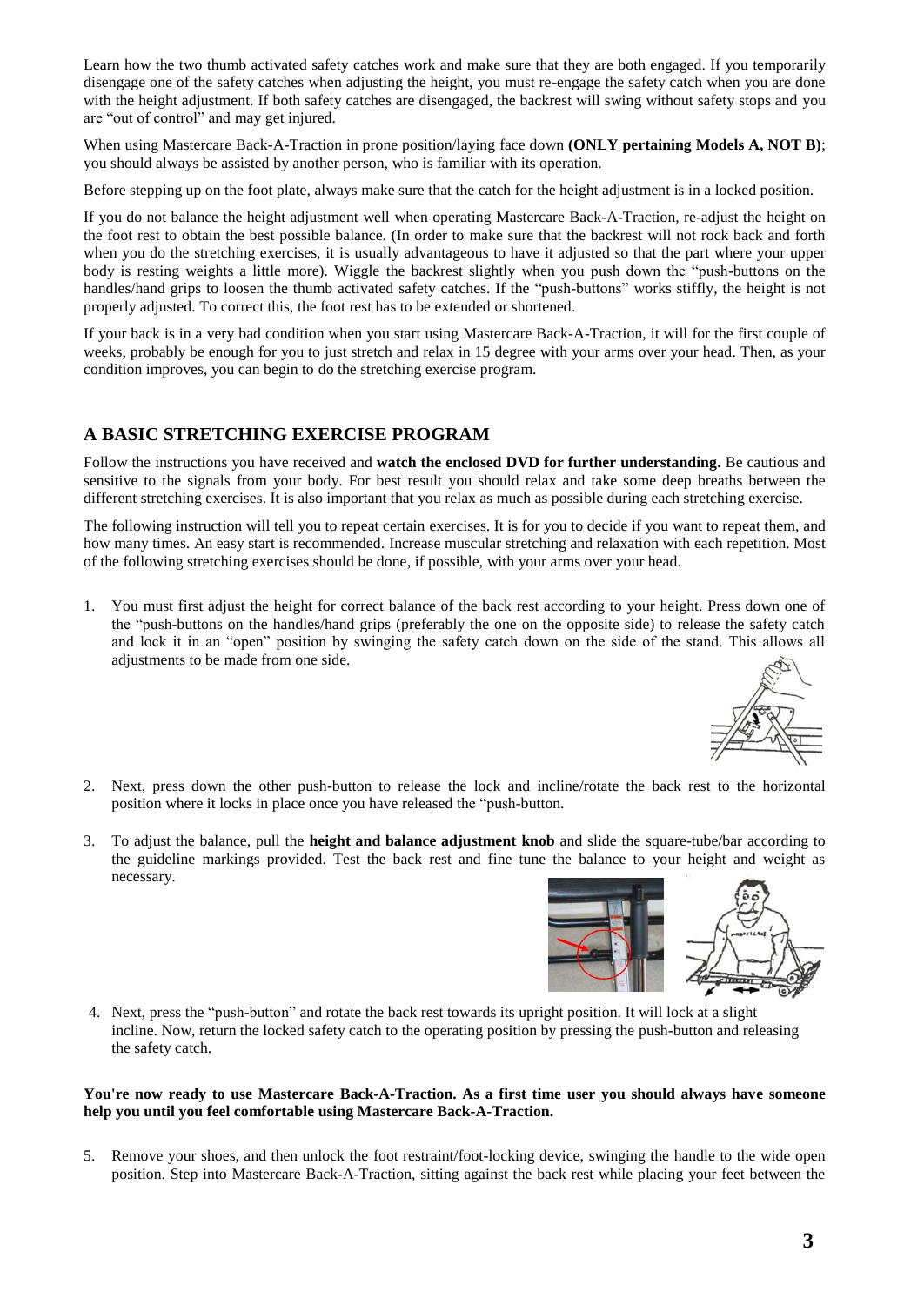restraining pads (foot-rolls). Secure your feet with the foot restraint, moving along its ratchet until your feet are held, comfortably and securely between the pads (foot-rolls).



6. Now, lean back onto the back rest and take hold of the handles/hand grips and press down the "push-buttons" with your thumbs. Thus releasing the thumb locks and then push back to the horizontal position where the back rest will lock in place once you have released the "push-button.

#### **Before exercising, you should stretch by pushing against the handles/hand grips. Throughout the session, remember to relax and breath deeply and allow Mastercare Back-A-Traction to work, stretching the tension from your muscles, tendons and ligaments, the common causes of back pain.**

- 7. After stretching, press and release the "push-buttons" and incline/rotate further backwards to the first catch at 15 degrees, the position you should use for your first few weeks with Mastercare Back-A-Traction. (15 degree is sufficient and the degree we recommend to stay in – never need to go further – thanks to its moving back rest). Repeat the stretching procedure by pushing, as before, against the handles. Now, raise your hands slowly over your head and prepare to exercise. First begin with a few repetitions doing dorsiflexion with your feet (bending your feet towards you - so the toes are brought closer to the shin) under/in the restraint pads (foot-rolls).
- 8. Next, alternate bending your knees in a slow and easy walking motion. Each exercise should be repeated a few times for best effect. If difficult; bend both knees at the same time and then down with one knee at a time.

#### **Remember to relax and breathe deeply between each exercise.**

- 9. The exercise involves arching and lifting your buttocks off of the back rest. (Tighten your buttock, if possible; lift (arch) the buttock off the back rest – up and down).
- 10. Next, push your neck flat to the back rest while lifting/arching your shoulders upward.
- 11. After a few repetitions, place one hand on your stomach and then reach over your head with the other, as if trying to pick apples just out of reach.

Now, repeat the process, this time holding your arm out to your side. You should alternate your palms up and down from time to time during this exercise. Finally, repeat the exercise holding your hand near your waist.

From this finishing position, move right into the next exercise, moving your arm in circles as if swimming the backstroke. Repeat these hand and arm exercises with your other arm. End with your back flat to the backrest and both hands together on your stomach. (You can do both arms at the same time, if you wish)

- 12. The next exercise involves a three part move. Raise both hands over your head and then twist your torso and hips to the right, raising the right knee at the same time. Return to the flat back, flat knee position and twist to the left side. Return to the flat position and repeat the move a few times. End the exercise by bringing your hands back to rest on your stomach.
- 13. The final exercise involves quarter sit-ups. Lift your head with the chin towards your chest, leaving the rest of your back flat to the backrest. Proceed only as you feel comfortable to do so. If difficult; start only by nodding or pulling your chin in towards your neck down without lifting the head.

End by returning flat to the backrest and raising your arms over your head for a last reaching stretch.

14. Begin the dismount by taking hold of the handles/hand grips, push down the "push-buttons" to release the safety catch locks, and returning to the horizontal position. Relax for at least 60 seconds and move your knees in a walking mode for a few repetitions as before. Once again; push down the "push-buttons" to release the safety catch locks and return to the 15 degree upright position. Pause again for a moment.

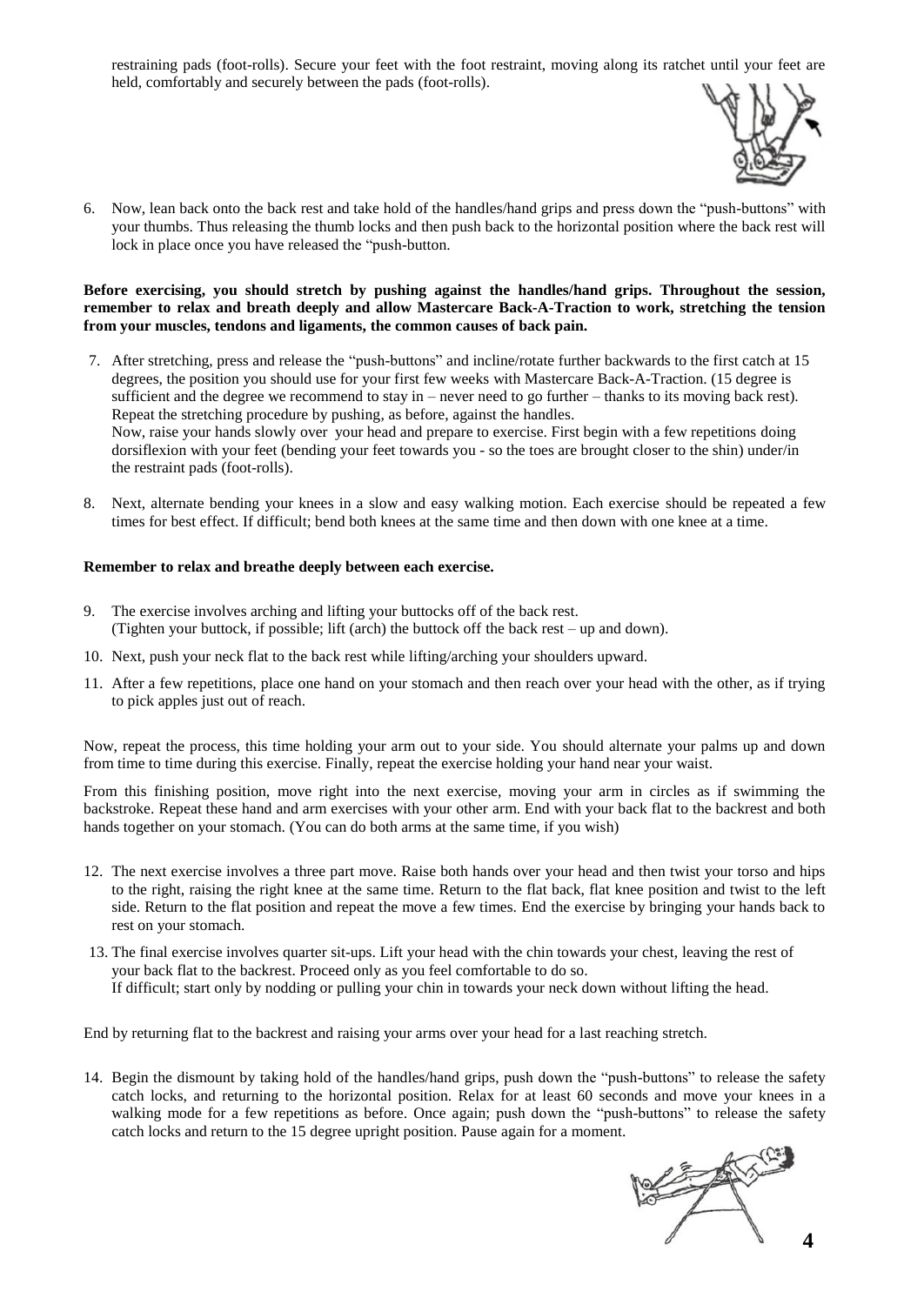15. Finally, push down the "push-buttons" to release the safety catch locks and return the back rest to its last and most upright locking point. You should be able to slip a foot out from under the foot pads (foot-rolls) and then release the foot restraint/foot locking device to its open position.

Step out and away from your Mastercare Back-A-Traction.

#### **It is very important to relax after each session. Avoid lifting and strenuous movements, and take it easy for a few minutes.**

Now you have a basic stretching exercise program.

Start with caution. In the beginning "hold" means a few seconds. After you have been training for some weeks it may mean 20 to 30 seconds. Notice the reactions of your body. Intensify the exercises gradually.

Feel free to talk to your back specialist about an exercise program just for you.

After some time, when you are familiar with Mastercare Back-A-Traction and the reactions of your body, you can do the stretching exercises in the 30 degree inversion angle. (The second position after horizontal). However, 15 degree has proven to be most effective and therefore all you need.

#### **Total relaxation is necessary to get the best results.**

### **ADDITIONAL STRETCHING EXERCISES**

- A. Put your hands on your shoulders. Rotate arms and shoulders slowly forwards and backwards. Relax. Breathe. Repeat.
- B. Clasp one wrist and pull the arm over your head in the long direction of the backrest, looking down at the floor. Then do the other arm. Relax. Take some deep breaths. Repeat.
- C. Clasp your hands together on your stomach. Turn your head as far as possible towards each side, stretching the neck muscles. Relax. Take some deep breaths. Repeat.

The most important thing you do on the table is to relax, to let your muscles and tendons stretch. The muscles let "go" of their tension little by little as you "hang" and relax, and by this you regain your flexibility. There is also a beneficial "negative" pressure on your discs, a "suction" action, achieved from just "hanging"/relaxing in 15 degree.

#### **We recommend that you use Mastercare Back-A-Traction one to three times per day, two to fifteen minutes per session.**

lt is important that you relax and take it easy for a few minutes after each session. You may find it very beneficial just to invert and relax during an entire session, and also to use Back-A-Traction face down/in prone position. In many low back disc problem situations, it is very beneficial to use the table face down/in prone position, especially just before going to bed. We also want you to be prepared that you may experience "popping" in your back as your spine is being aligned.

#### **OBS! Prone position/face down is ONLY pertaining for Models A – Not B or Mini.**

**Feel free to contact us if you have any questions.**

**Please note: For commercial use (hands-on treatments) of Model CN-A1, CN-A2, CN-A3, CN-AH6, it is necessary to utilize the accessory Support Leg, SL1 for the warranty to be valid.**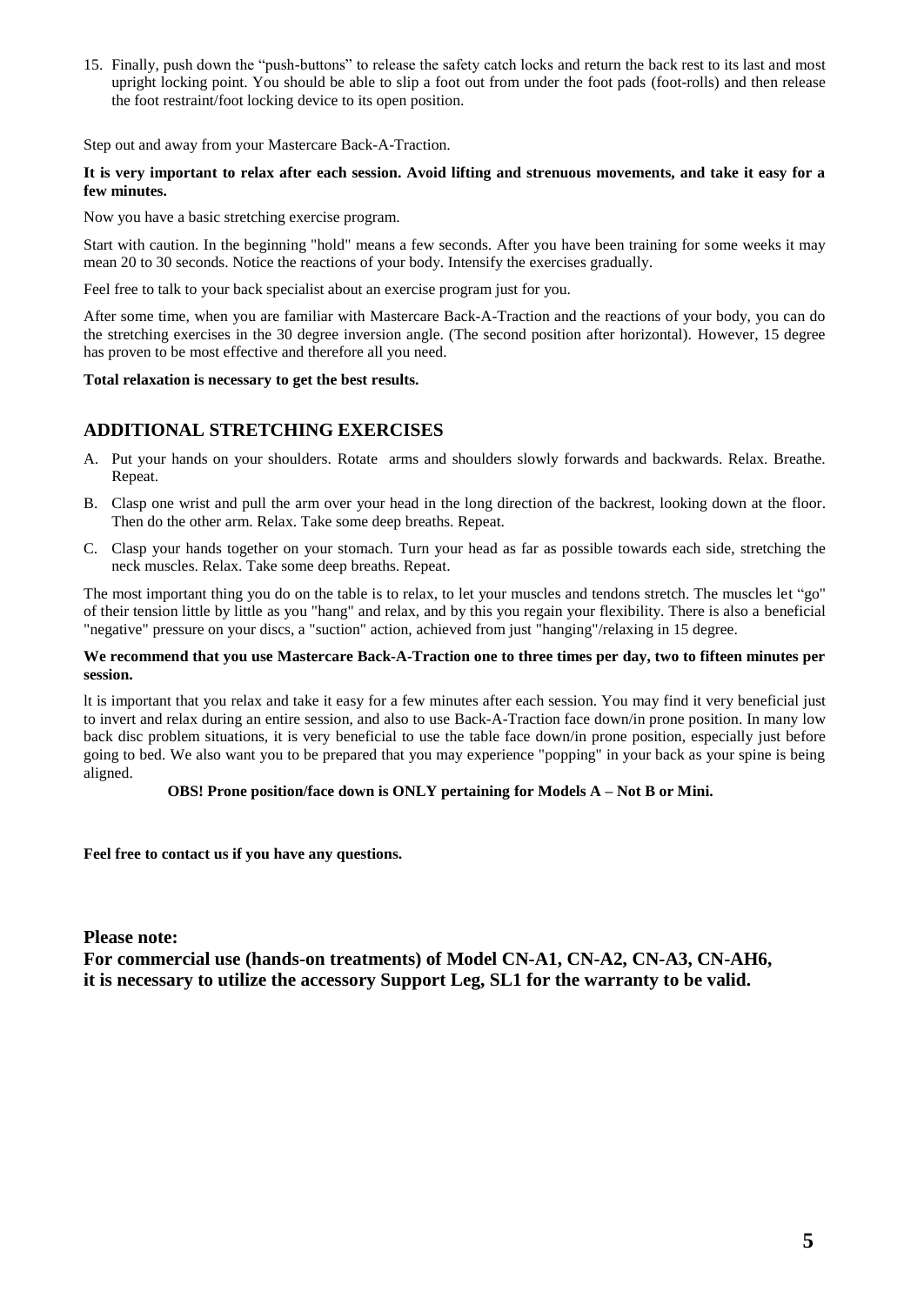# **ESPAÑOL**

Le felicitamos por su decisión de procurar una vida más saludable a través del uso de Back-A-Traction de Mastercare.

Mastercare Back-A-Traction es una mesa de tracción por gravedad que le ayudará a aliviar y prevenir el dolor de espalda y el desgaste en las articulaciones. La mesa le ayudará a recuperar la salud de su espalda y mantenerse bien el resto de su vida.

El espaldar deslizante, característica exclusiva de Mastercare Back-A-Traction, se desplaza sobre rodamientos en una base de acero. Esta característica patentada hace posible obtener una tracción beneficiosa y óptima en un ángulo de inclinación pequeño. Mientras su columna vertebral está extendida, la espalda está bien apoyada permitiéndole a los músculos relajarse completamente. Experimentará una reducción de la presión de las fuerzas gravitacionales de los discos y articulaciones.

Para obtener resultados óptimos debe alternar ejercicios de extensión con una relajación total. La tracción pasiva y los ejercicios de extensión en la mesa incluyen el estiramiento de los músculos, las inserciones musculares, los tendones y los ligamentos fundamentales de toda la espalda y las piernas. Al principio esto pudiera causar una ligera rígidez, lo cual es una señal de que las partes mencionadas de su cuerpo no están habituadas a este tipo de estiramiento.

Aún si usted se siente adolorido al principio, puede continuar con los ejercicios con menos intensidad, ya que las molestias irán desapareciendo a medida que los músculos y tendones aumenten la flexibilidad. El uso diario de Mastercare Back-A-Traction le proporcionará una vida más sana.

#### **SE RECOMIENDA PRECAUCIÓN CUANDO EXISTA DETERMINADA AFECCIÓN MÉDICA PREEXISTENTE**

#### **Si está inseguro del estado de su salud o si tiene alguna de las siguientes afecciones, SIEMPRE consulte a su médico antes del uso regular del Mastercare Back-A-Traction:**

Glaucoma, desprendimiento de retina, conjuntivitis, hipertensión no controlada (hipertensión arterial), deterioro de las funciones pulmonares, arritmia cardíaca, estenosis de la arteria carótida, vasculopatía severa, aneurisma, tendencia al desmayo o al vértigo, esclerosis cerebral, accidente cerebro vascular o ataque de isquemia transitoria reciente, antecedentes de lesiones cerebrales, otros trastornos cardíacos o circulatorios debido a los cuales recibe tratamiento, problemas severos de la espalda o lesiones en la columna vertebral, fragilidad ósea (osteoporosis), fracturas recientes que aún no han sanado, clavos medulares, prótesis articulares en la cadera u otros soportes ortopédicos implantados quirúrgicamente, infección del oído medio, cirugía reciente, uso de medicamentos especiales, hernia ventral o hiatal, tendencia al sangramiento, obesidad extrema, miedo a tener el cuerpo en posición inversa (de cabeza) y embarazo.

# **MEDIDAS DE PROTECCIÓN IMPORTANTES**

#### **No deben utilizarlo menores de 18 años.**

**No deje que otras personas estén a su lado cuando esté utilizando la mesa para evitar lesiones con las partes móviles.**

**Como en el caso de cualquier equipo terapéutico o de gimnasia, debe consultar a su médico antes del uso regular de Mastercare Back-A-Traction.**

La mesa está diseñada para usarla una sola persona a la vez, con los pies asegurados en el sujetador. Al principio debe utilizar Mastercare Back-A-Traction con alguien que esté familiarizado con su funcionamiento.

Antes de utilizar Mastercare Back-A-Traction, debe asegurarse de que entiende bien cómo trabaja el equipo.

Esté alerta de las señales de su cuerpo. Si se siente incómodo, tiene dolor o nota cambios inusuales que usted cree que podrían impedirle usar el equipo, consulte a su médico o fisioterapeuta.

No utilice Mastercare Back-A-Traction inmediatamente después de comer, o si tiene fiebre, gripe o un intenso dolor de cabeza / oído*.*

**Mastercare Back-A-Traction está diseñado para personas de una estatura entre 4,6 y 7 pies (de 135 á 215 cms.) y hasta 330 libras de peso, (150 kilos). (Excepción, del modelo CN-AH6 reforzado para atletas y equipo de deportistas con un máximo de peso permitido de 440 libras /200 kilos).**

Asegúrese de que:

- los cables en la base estén tensos
- esté ubicado en una superficie horizontal
- todas las tuercas y pernos estén bien apretados
- el cierre para los pies y el dispositivo del cierre funcione a la perfección

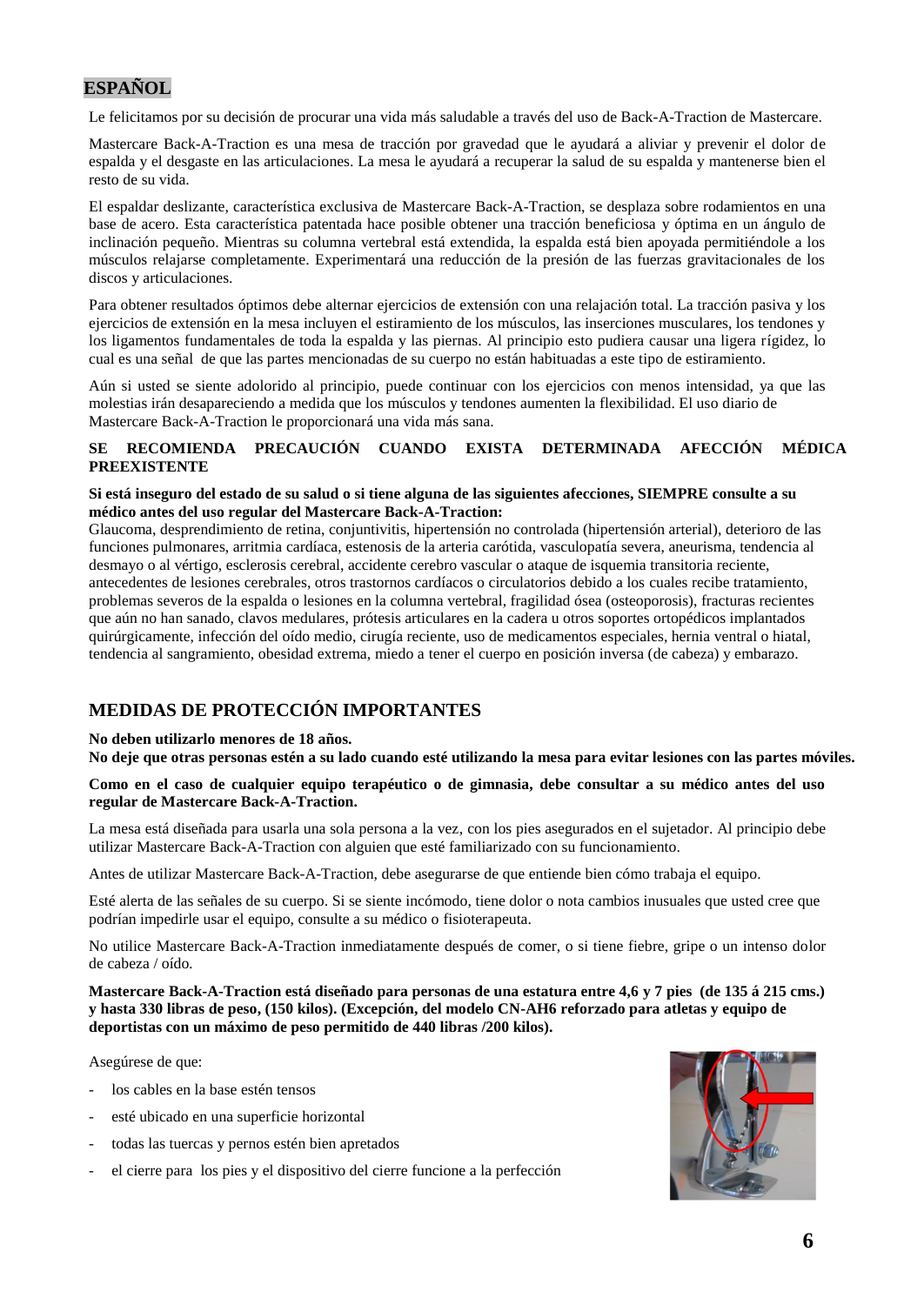Aprenda cómo funcionan los dos botones de seguridad que están en las maniguetas a nivel de los pulgares y asegúrese de que ambos estén enganchados. Si usted desengancha temporalmente uno de los botones de seguridad cuando ajuste la altura, debe colocarlos de nuevo cuando termine el ajuste. Si ambos botones de seguridad están desenganchados, el espaldar se balanceará sin nada que lo detenga y se podría lesionar.

Cuando usa Mastercare Back-A-Traction acostado boca abajo, (SÓLO para los Modelos A, NO PARA EL B); siempre debe ayudarle otra persona que esté familiarizada con las funciones de la mesa.

Antes de colocar los pies en el soporte, asegúrese siempre de que el seguro para ajustar la altura esté en posición de cierre.

Si no tiene el equilibrio adecuado al utilizar Mastercare Back-A-Traction, reajuste el soporte de los pies para obtener el mejor equilibrio posible (para asegurarse de que el espaldar no oscile de un lado a otro cuando haga los ejercicios de extensión, corrientemente resuelva la situación ajustándolo de manera que la parte donde descansa la parte superior de su cuerpo pese un poco más). Mueva el espaldar ligeramente cuando apriete hacia abajo los "botones de las maniguetas" para aflojar los botones de seguridad que son activados por los pulgares. Si los "botones" trabajan rígidamente, la altura no está debidamente ajustada. Para corregir esto, debe extender o acortar el soporte para los pies.

Si su espalda está en muy malas condiciones cuando comience a utilizar Mastercare Back-A-Traction, probablemente será suficiente para usted sólo colgarse, con los brazos sobre la cabeza, en una inclinación máxima de 15 grados durante las dos primeras semanas. Cuando su estado sea mejor, puede comenzar a hacer el programa de ejercicios de extensión.

# **UN PROGRAMA BÁSICO DE EJERCICIOS DE EXTENSIÓN**

Siga las instrucciones que usted ha recibido y después mire el DVD adjunto, para un mejor entendimiento, sea cauteloso y esté alerta ante las señales de su cuerpo. Para obtener mejores resultados debe relajarse y respirar profundamente varias veces entre los diferentes ejercicios de extensión. Es también importante que se relaje tanto como sea posible durante cada ejercicio de extensión.

Las siguientes instrucciones le indicarán que repita determinados ejercicios. La decisión de repetirlos y cuántas veces lo hará, es suya. Se recomienda un comienzo suave. Incremente la extensión muscular y el relajamiento con cada repetición. Muchos de los siguientes ejercicios de extensión deben hacerse, si se puede, con los brazos sobre la cabeza.

1. Primero debe ajustar el balance del espaldar de acuerdo con su estatura. Apriete con el dedo pulgar uno de "los botones " ubicados en una de las maniguetas y moviendo hacia abajo el cierre que está (preferiblemente el de lado opuesto) para liberar el botón de seguridad y asegúrelo en la posición "abierta" moviendo hacia abajo el botón de seguridad que está al costado. Esto permite hacer todos los ajustes desde un solo lado.



- 2. A continuación, apriete el otro "botón" para soltar el cierre e inclinar/girar el espaldar hasta la posición horizontal donde se fijará una vez que usted ha liberado el "botón".
- 3. Para ajustar el balance, hale **la perilla de ajuste de la altura y el balance**, y deslice la barra de ajuste de acuerdo con las marcas de la guía adjunta. Controle la posición del espaldar y ajuste adecuadamente el balance de acuerdo con su estatura y peso, si es necesario.



4. Luego, oprima el "botón" y haga girar el espaldar hacia la posición vertical que es la posición inicial. Se cerrará en una posición ligeramente inclinada. Ahora, vuelva a colocar el "cierre de seguridad" en la posición de operación oprimiendo el botón y liberando así el "cierre de seguridad".

#### **Ahora usted está listo para utilizar Mastercare Back-A-Traction. Como es la primera vez que lo hace debe siempre tener a alguien que le ayude hasta que se acostumbre a utilizar Mastercare Back-A-Traction.**

5. Quítese los zapatos y suelte el sujetador para los pies, moviendo la palanca de ajuste a la posición de abertura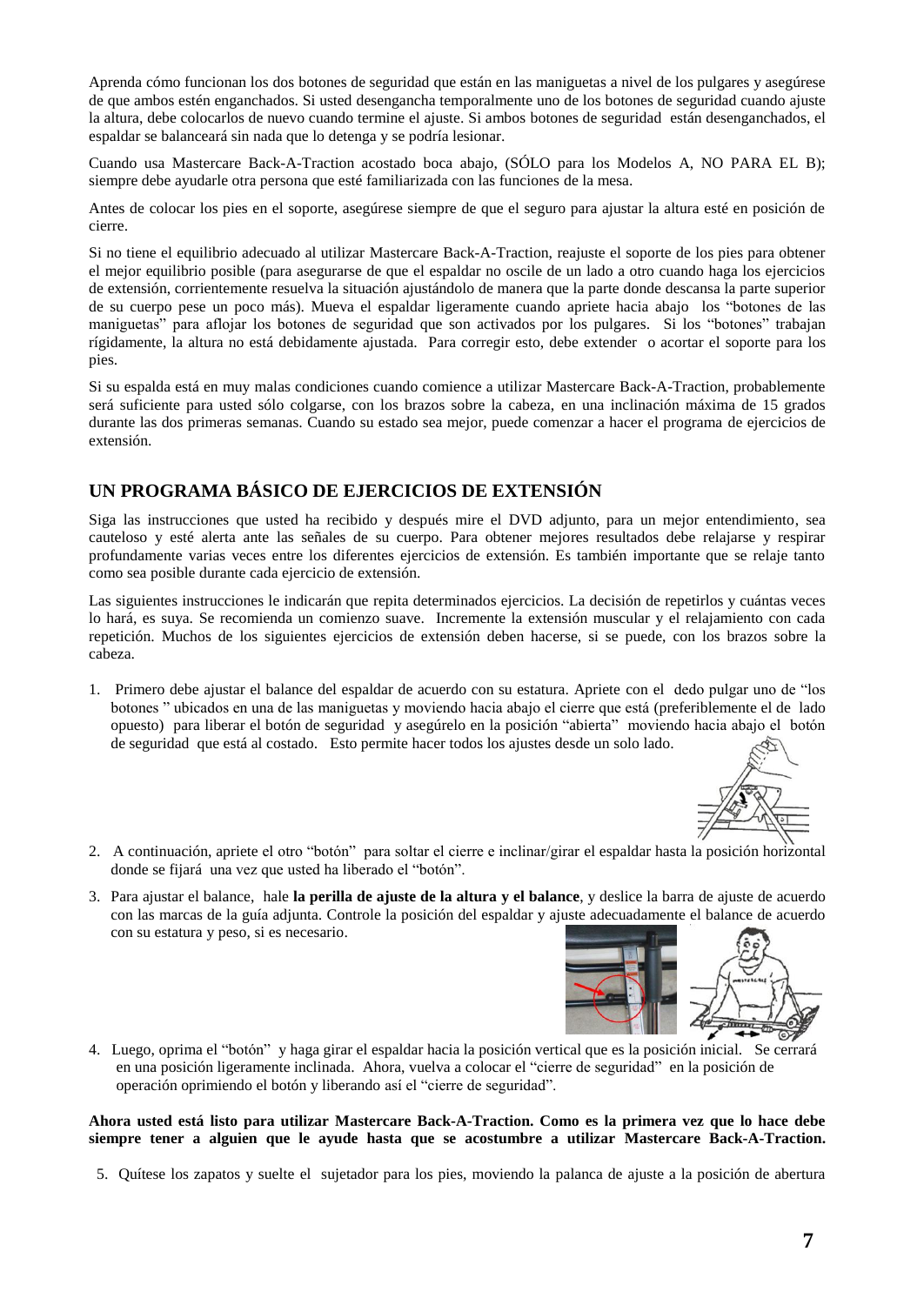máxima. Subase al equipo, sentándose contra el espaldar mientras pone los pies entre las almohadillas de sujeción. Asegure los pies con la palanca de ajuste, ajustando el dispositivo de cierre hasta que los pies estén sujetos, confortables y seguros entre las almohadillas de sujeción .



6. Ahora, acuéstese sobre el espaldar y tome fuertemente las maniguetas con los pulgares sobre "los botones" y oprímalos. Libere los cierres y empuje regresando hasta la posición horizontal donde el espaldar se fijará en su sitio, una vez que usted ha liberado "los botones".

#### **Antes de hacer los ejercicios, debe estirarse empujando contra las maniguetas. Durante la sesión, recuerde relajarse y respirar profundamente y dejar que Mastercare Back-A-Traction trabaje, aflojando la tensión de los músculos, tendones y ligamentos, las causas más frecuentes de dolor de espalda.**

- 7. Después de estirarse, oprima y libere "los botones" y gire hacia atrás hasta el primer seguro a 15 grados, la posición que usted deberá utilizar durante las primeras semanas con Mastercare Back-A-Traction. (La inclinación de 15 grados es suficiente y es la que recomendamos usar- no es necesario aumentar ni sobrepasar esa inclinacióngracias al espaldar deslizante). Repita el estiramiento empujando como antes contra las maniguetas. Ahora, alce las manos lentamente sobre la cabeza y prepárese para hacer los ejercicios. Primero comience con algunas repeticiones flexionando los pies (doblando los pies hacia usted) debajo/ de (las almohadillas de sujeción).
- 8. Posteriormente, alterne la flexión de las rodillas en un movimiento de paso suave y lento. Cada ejercicio debe repetirse varias veces para obtener un mejor efecto. Si tiene dificultades; flexione las dos rodillas al mismo tiempo y después enderece una rodilla a la vez.

#### **Recuerde relajarse y respirar profundamente entre cada ejercicio.**

- 9. El ejercicio comprende arquear y separar los glúteos del espaldar. (Apriete los glúteos, si es posible; eleve (arquee) el glúteo del espaldar - arriba y abajo).
- 10. Luego, pegue la nuca al espaldar mientras levanta los hombros.
- 11. Después de algunas repeticiones, ponga una mano sobre el estómago y alce la otra sobre la cabeza, como si estuviera tratando de alcanzar manzanas que estuvieran alejadas de usted.

Ahora, repita el proceso, esta vez manteniendo el brazo alejado del costado. Debe alternar las palmas hacia arriba y hacia abajo de tiempo en tiempo durante este ejercicio. Finalmente, repítalo acercando la mano a la cintura.

Desde esta posición final, pase inmediatamente al otro ejercicio, moviendo el brazo en círculos como si estuviera nadando de espaldas. Repita este ejercicio de mano y brazo con el otro brazo. Termine con la espalda descansando en el espaldar y las dos manos juntas sobre el estómago. (Usted puede hacer el ejercicio utilizando los dos brazos al mismo tiempo si así lo desea).

- 12. El próximo ejercicio comprende un movimiento en tres partes. Levante ambas manos sobre la cabeza y entonces gire el torso y la cadera hacia la derecha, alzando al mismo tiempo la rodilla derecha. Regrese a la posición acostado sobre la espalda y con las piernas extendidas y baje la rodilla y gire hacia la izquierda. Regrese a la posición acostado y repita el movimiento unas cuantas veces. Termine el ejercicio volviendo a poner las manos sobre el estómago.
- 13. El ejercicio final comprende los abdominales en un ángulo aproximado de 25 grados. Alce la cabeza, y coloque la quijada sobre el pecho dejando el resto de la espalda descansando sobre el espaldar. Hágalo solamente hasta donde se sienta cómodo. Si tiene problemas severos con la nuca, comience sólo inclinando la quijada hacia el cuello sin alzar la cabeza.

Concluya apoyándose completamente en el espaldar y alzando los brazos sobre la cabeza para estirarse por última vez.

14. Comience a bajarse del equipo tomando fuertemente las maniguetas, liberando "los botones" de los cierres de seguridad y volviendo a la posición horizontal. Descanse por lo menos 60 segundos y mueva las rodillas varias veces como si caminara. Entonces, apriete hacia abajo "los botones" para liberar los cierres de seguridad nuevamente y regrese a la posición erguida a un ángulo de 15 grados. Descanse por un momento.

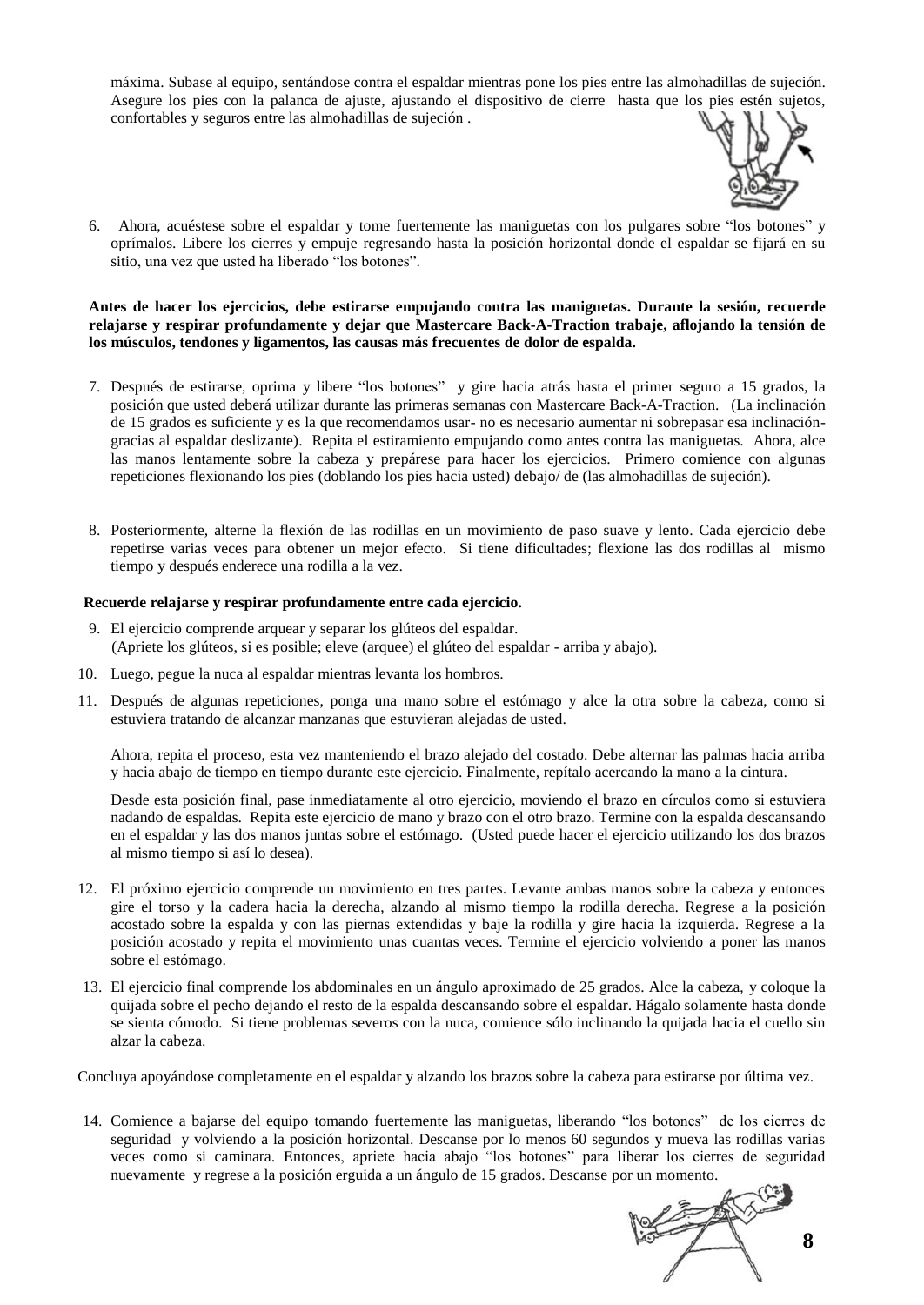15. Finalmente, apriete con los pulgares "los botones" y libere los cierres de seguridad y regrese el espaldar a su último punto de cierre más vertical. Debe poder deslizar un pie afuera de las almohadillas de sujeción y entonces liberar la palanca de ajuste para sacar el otro pie.

Salga de Masterrcare Back- A-Traction.

#### **Es muy importante tomar un descanso después de cada sesión. Evite los movimientos de levantamiento que requieran grandes esfuerzos. Descanse durante unos minutos.**

Ahora tiene un programa básico de ejercicios de extensión.

Comience con precaución. Al principio "detenerse" implica unos cuantos segundos. Luego de que se haya entrenado por algunas semanas puede significar de 20 a 30 segundos. Fíjese en las reacciones de su cuerpo. Intensifique gradualmente los ejercicios.

Hable con su especialista para que le indique un programa de ejercicios individual.

Después de algún tiempo, cuando esté familiarizado con Mastercare Back-A-Traction y las reacciones de su cuerpo, puede hacer los ejercicios de extensión en un ángulo de inversión de 30 grados (la segunda posición luego de la horizontal). Sin embargo, ha sido comprobado que 15 grados de inclinación, es la inclinación más efectiva, por lo tanto, es todo lo que usted necesita.

**Es necesario relajarse totalmente para obtener los mejores resultados.**

# **EJERCICIOS DE EXTENSIÓN ADICIONALES**

- A. Ponga sus manos en los hombros, mueva los brazos y los hombros lentamente hacia adelante y hacia atrás en sentido giratorio. Descanse, respire, repítalo nuevamente.
- B. Agárrese una muñeca y levante el brazo sobre la cabeza extendiéndolo lo más posible sobre el espaldar y mirar hacia el suelo, entonces repítalo con el otro brazo. Descanse, respire profundamente, repítalo nuevamente.
- C. Una las manos sobre su estómago. Gire la cabeza lo más posible hacia cada lado estirando los músculos de la nuca. Descanse, respire profundamente, repítalo nuevamente.

Lo más importante que debe hacer en la mesa es relajarse, para dejar que los músculos y tendones se estiren. Los músculos "liberan" su tensión poco a poco en la medida en que usted se "cuelga" y relaja y con esto usted recupera su flexibilidad. Hay también una beneficiosa presión "negativa" sobre sus discos, una acción de "succión", acción lograda solamente con "colgarse"/relajarse en una inclinación de 15 grados.

#### **Recomendamos que utilice el sistema Mastercare Back-A-Traction de una a tres veces diarias, con sesiones de 2 a 15 minutos por cada sesión.**

Es importante que usted se relaje y descanse unos minutos después de cada sesión. Puede encontrar muy beneficioso el colgarse y descansar durante toda una sesión, y también utilizar el equipo en posición boca abajo. En muchos problemas con los discos de la región lumbar, es muy beneficioso utilizar la tabla boca abajo, especialmente antes de acostarse. Queremos también que se prepare para la posibilidad de experimentar "crujidos" en su espalda en la medida en que su columna vertebral se va alineando.

#### **OBSERVAR!**

**La posición en prono/boca abajo es SOLAMENTE aplicable al Modelo A - y no para el Modelo B ni para el Modelo Mini.**

**Si tiene alguna pregunta, por favor comunicarse con nosotros.**

#### **Observe por favor:**

**Para uso comercial (manos-en tratamientos) del Modelo CN-A1, CN-A2, CN-A3, CN-AH6, es necesario utilizar el accesorio Pata de Soporte, SL1 para que la garantía tenga valídez.**